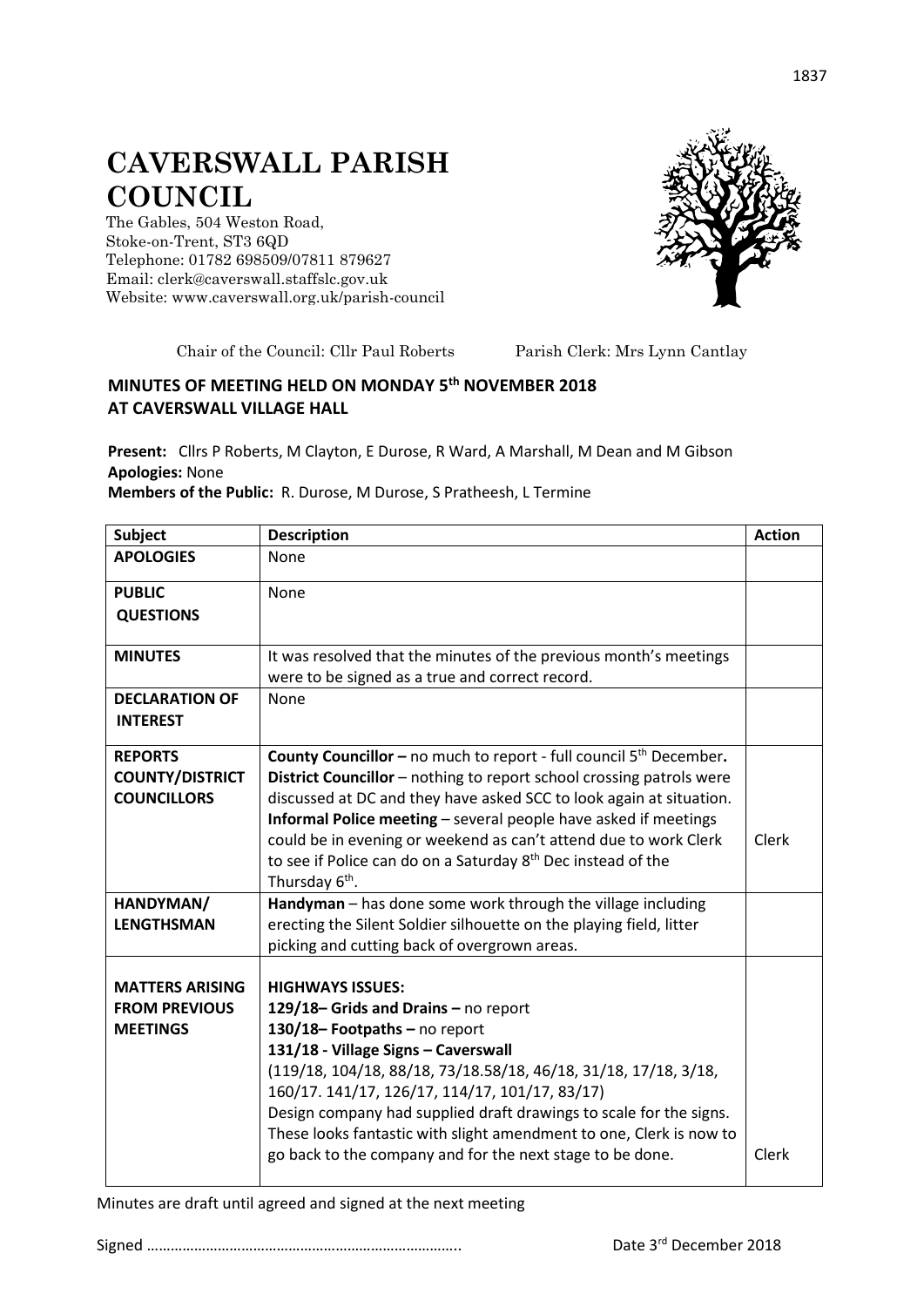| <b>Subject</b>        | <b>Description</b>                                                                                                                  | <b>Action</b> |
|-----------------------|-------------------------------------------------------------------------------------------------------------------------------------|---------------|
|                       |                                                                                                                                     |               |
|                       | Clerk has received details of the winning pupil from St Filumenas                                                                   |               |
|                       | school and will be contacting her parents in due course. Still                                                                      | Clerk         |
|                       | awaiting details of the St Peters winning pupil. £20 gift voucher to                                                                |               |
|                       | be given to each winner.                                                                                                            |               |
|                       | 132/18 7.5-ton restriction or Not suitable from HGV signs -                                                                         |               |
|                       | <b>Catchums Corner area</b>                                                                                                         |               |
|                       | (121/18, 107/18, 90/18, 75/18, 62/18, 51, 37/18, 24/18, 14/18)                                                                      |               |
|                       | Not going to be moved away from roundabout.                                                                                         |               |
|                       | 133/18 Damaged Height Restriction sign                                                                                              |               |
|                       | (122/18, 108/18, 92/18, 78/18, 66/18, 55/18)                                                                                        |               |
|                       | It was agreed that the repair would go through Parish Council who<br>will in turn invoice the person who caused the damage. Cost is |               |
|                       | £800.00 plus VAT. Clerk to do purchase order for the repairs and                                                                    | Clerk         |
|                       | letter to the person responsible confirming the position.                                                                           |               |
|                       | 134/18 Queens Commemorative Canopy Project - Tree planting                                                                          |               |
|                       | The Silver birch sapling was planted at the Millennium Garden on                                                                    |               |
|                       | Thursday 25 <sup>th</sup> October by Karen Bradley MP by assisted by three                                                          |               |
|                       | publics from each school. It was agreed that a small sign should be                                                                 | Clerk         |
|                       | done to identify the tree.                                                                                                          |               |
|                       | 135/18 Bus Service meeting at Fulford PC                                                                                            |               |
|                       | Meeting with D&G reference several parishes trying to get some                                                                      |               |
|                       | bus services back into areas which have lost the service. D&G                                                                       |               |
|                       | proposal would be the use of the Alton Towers staff bus during the                                                                  |               |
|                       | time between the taking and collecting staff this. Services could be                                                                |               |
|                       | run to a variety of locations as required6 and could be available 6                                                                 |               |
|                       | days a week (no Sunday) extra service could be possible on a                                                                        |               |
|                       | Saturday when other buses would be available. Cost per year per                                                                     |               |
|                       | parish would be £6200.                                                                                                              |               |
|                       | Cllr Roberts had asked the D&G if it would be possible for the bus                                                                  |               |
|                       | that stops at Weston Coyney for 15 minutes before going back to                                                                     |               |
|                       | Longton area could go down to Caverswall. The D & G rep was                                                                         |               |
|                       | unaware this happened and is going to investigate the feasibility of                                                                |               |
|                       | this and what costs may be involved and get back to us.                                                                             |               |
|                       | 136/18 Replacing Fencing along The Dams                                                                                             |               |
|                       | Still to obtain quotes from Ward Fencing and Trentham Fencing.<br>As a comparison quote needed for replacing with wrought iron      | Clerk         |
|                       | fencing.                                                                                                                            |               |
|                       | <b>Unresolved Items: none</b>                                                                                                       |               |
| <b>CORRESPONDENCE</b> | <b>TSB</b><br><b>Bank Statement</b>                                                                                                 |               |
|                       | Leek Hospital Health Working Group - asking for support to save                                                                     |               |
|                       | Leek Hospital                                                                                                                       |               |
| <b>FINANCE</b>        | 137/18- Accounts                                                                                                                    |               |
| <b>AND</b>            | Payments:                                                                                                                           |               |
| <b>ANNUAL RETURN</b>  | The following accounts were approved for payment: -                                                                                 |               |
|                       | Mrs L Cantlay - Clerk Salary and Expenses - Nov<br>£247.30                                                                          |               |
|                       | Town & Country Services - Oct invoice<br>£468.00                                                                                    |               |
|                       | Andy Wright - Handyman work - Sept and Oct (7hrs)<br>56.00 *<br>£                                                                   |               |
|                       | Eon - Highways lighting 2018/19<br>£209.11 *                                                                                        |               |

Minutes are draft until agreed and signed at the next meeting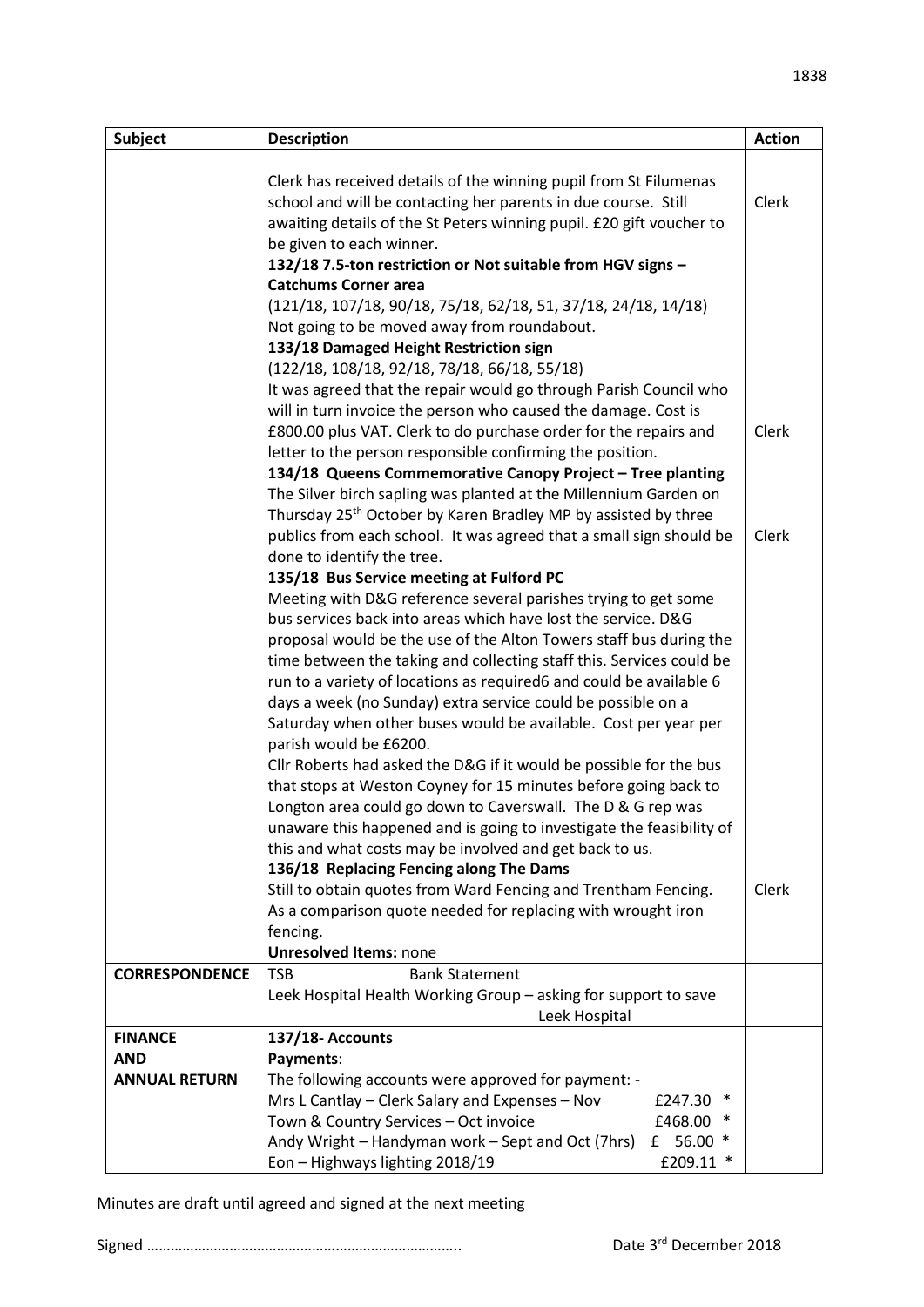| <b>Subject</b>  | <b>Description</b>                                                                                                                        | <b>Action</b> |
|-----------------|-------------------------------------------------------------------------------------------------------------------------------------------|---------------|
|                 |                                                                                                                                           |               |
|                 | TOTAL PAYMENTS THIS MONTH - £980.41                                                                                                       |               |
|                 | $\ast$<br>- indicates payments to be made via Internet Banking Faster                                                                     |               |
|                 | Payment approved at meeting.                                                                                                              |               |
|                 | Transfer: £700.00                                                                                                                         |               |
|                 | <b>Receipts:</b>                                                                                                                          |               |
|                 | Bank Interest (both accounts) - October - £3.22<br>Total Receipt - £3.22                                                                  |               |
|                 | Bank Accounts (after any payment or receipts made):                                                                                       |               |
|                 | Current Account - £160.55 after payments made                                                                                             |               |
|                 | Instant Access Account - £12,644.09                                                                                                       |               |
|                 | Contingency Account - £14,120.55                                                                                                          |               |
|                 | 138/18 Earmarking of funds for future projects                                                                                            |               |
|                 | It was agreed that this would be discussed at a special finance                                                                           |               |
|                 | meeting to be held in January when the precept will also be                                                                               |               |
|                 | discussed.                                                                                                                                |               |
|                 | 139/18                                                                                                                                    |               |
| <b>PLANNING</b> | Applications-                                                                                                                             |               |
| <b>MATTERS</b>  | SMD/2018/0599 - Fair View, Caverswall Common - Erection of                                                                                |               |
|                 | replacement dwelling - No objection subject to conditions for<br>materials and ask for permitted development rights to be removed.        |               |
|                 |                                                                                                                                           |               |
|                 | Cllr roberts decaled and interested in the following application re                                                                       |               |
|                 | Planning Committee conflict and took no part in the discussions                                                                           |               |
|                 | SMD/2018/0578 - Caverswall Castle - Use of premises for Day                                                                               |               |
|                 | Visitors and Commercial Filming - Day visitors no objection but                                                                           |               |
|                 | need to have objectively assessed limit numbers due to car parking<br>filming size of vehicles may be problem and day visitor only access |               |
|                 | road to be used must be from School Lane by West Lodge.                                                                                   |               |
|                 | Concerns over damage to listed building and conversation area.                                                                            |               |
|                 |                                                                                                                                           |               |
|                 | Cllr Durose personal declared an interest in the following                                                                                |               |
|                 | application<br>SMD/2018/0667 - Hollow Cottage, The Hollow - Proposed garage                                                               |               |
|                 | conversion with single storey side - OBJECT - previous app no                                                                             |               |
|                 | 2018/0292 – same comments as conservation officer and we have                                                                             |               |
|                 | major concerns about digging into the hollow's embankment                                                                                 |               |
|                 | destroying its historical aspect and refer to conservation                                                                                |               |
|                 | comments.                                                                                                                                 |               |
|                 | Decisions - none                                                                                                                          |               |
|                 | <b>Appeals: None</b>                                                                                                                      |               |
|                 | <b>Enforcement Matters:</b>                                                                                                               |               |
|                 | Several Councillors have received comments on the signs that have                                                                         |               |
|                 | appeared around The Square, as this is a conservation area these<br>would need planning permission.                                       |               |

Minutes are draft until agreed and signed at the next meeting